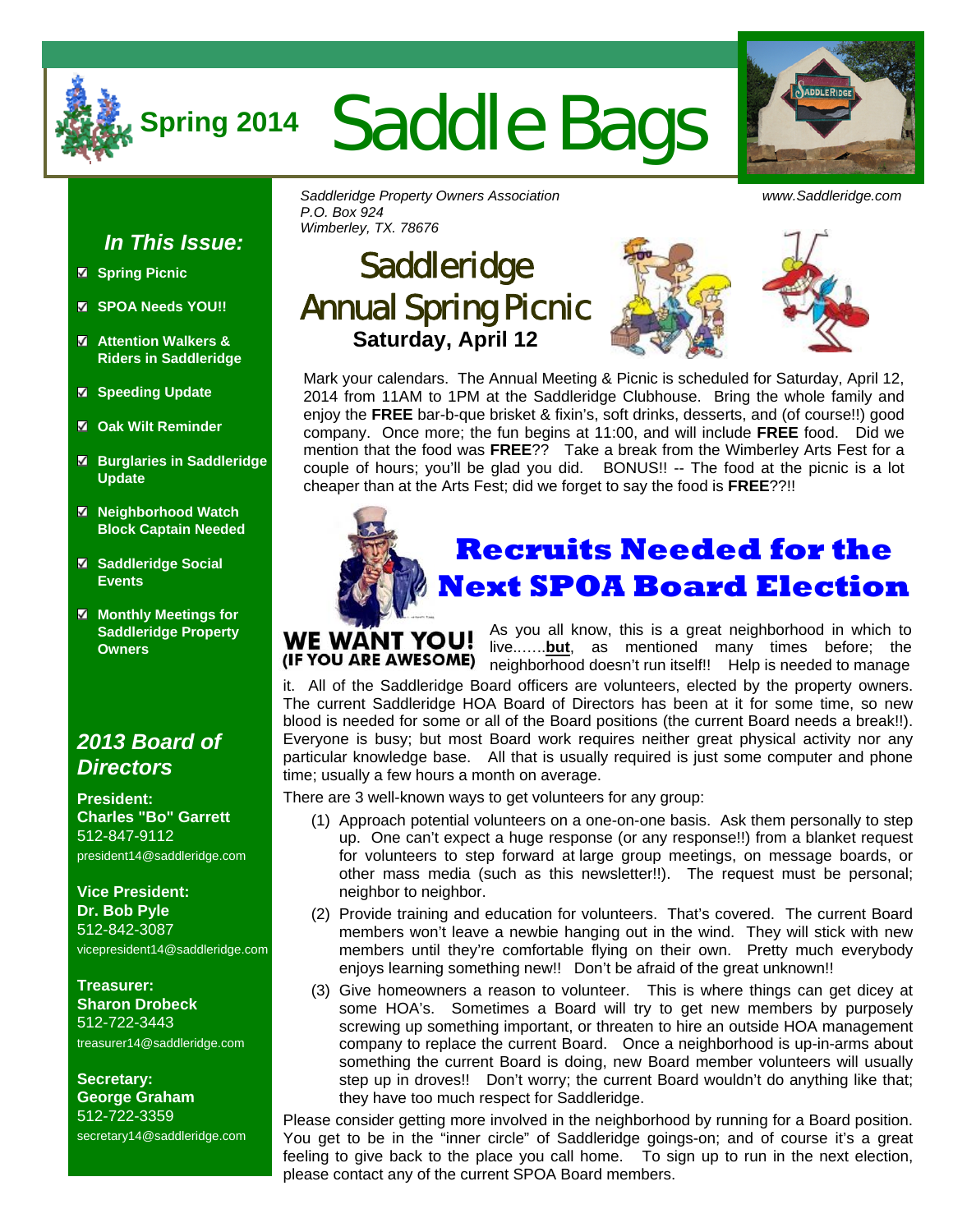# Attention*; Walkers & Riders in Saddleridge*

Although this has been mentioned before; with Spring upon us, this is a good time to bring it up once again………….

First up; the Board has been getting reports from some Saddleridge property owners of other people from the neighborhood wondering about on and through their property, some even continuing to do so after being asked by the property owner to stop. This applies to all Saddleridge lots, and especially applies to empty property which has yet to be built on; even those without "No Trespassing" signs. Even the vacant lots are owned by others, and the owners do not want their land subject to "public" use. This may be stating the obvious, but this is legally TRESPASSING (signs or not), and can result in legal charges!!

Secondly (and similarly); property owners who ride their horses and ATV's in the neighborhood are reminded to please not ride on other's lots, unless you have permission from the owner. The only public areas in the subdivision are the roadways. All other property is owned by someone else, even if unfenced and un-posted. Riding on these properties without permission could also be legally considered trespassing.

VG IN THE 'HOOD

Please be a good neighbor, and refrain from violating any Saddleridge property owner's rights.





Its that time of year again; time to remind everyone of the serious Oak Wilt issue in Texas. Oak Wilt **IS** in the area; Flite Acres, for example. Help prevent new infections by:

(1) Avoid wounding oak trees (this includes pruning and trimming) from February through June, and paint all wounds and fresh stumps **immediately** after cutting, regardless of season,

(2) Handle oak firewood cautiously, especially if not from a known wilt-free area. Never store unseasoned infected cut wood near healthy oaks,

(3) Cover unseasoned firewood (if from infected areas and/or unknown origins) with clear plastic sheet, and bury the edges of the plastic.





 $\frac{1}{2}$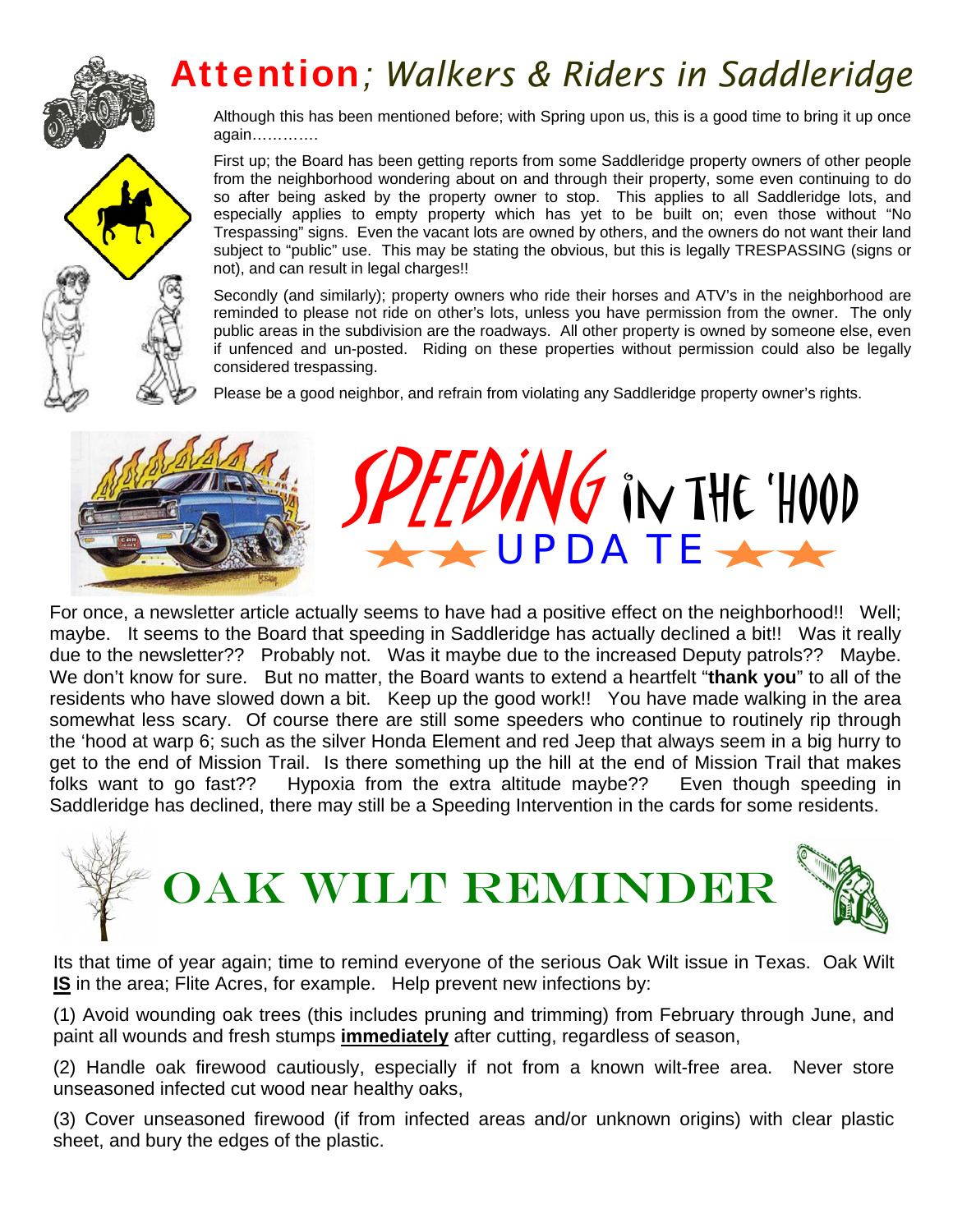

As most of you are aware from prior SPOA communications, there have been some recent burglaries in our neighborhood. Since the last newsletter, there have been two more burglaries. There have also been quite a few "kick-in-the-door" burglaries in nearby subdivisions of a worse nature than what has been going on in Saddleridge (Summer Mountain Ranch, for instance). As mentioned before, this recent spate of incidents could be a temporary problem due to the large number of strangers in the area because of Saddleridge new home construction, or it may be a longer-term issue from societal ills that have finally crept into our area. Whatever the cause, going forward we all need to be extra-vigilant of our surroundings and extra-careful securing our property. Do not leave valuable items lying about outside, use your alarm system, do whatever you can to make your home look occupied at all times (most residential burglaries occur on weekdays, between 10-11 AM and 1-3 PM, when homes are least likely to be occupied), do not let strangers into your home under any condition (a "solicitor" at your door may just be casing your house), and let close-by neighbors and your Neighborhood Watch Block Captain know when you'll be away for any extended interval (you can find your Block Captain on the Saddleridge web site, www.saddleridge.com - the Neighborhood Watch link is at the bottom right side of the home page). If any suspicious activity is noticed, no matter how "minor" you may think it is, immediately report it to the Hays County Sheriff's Dept. or the Wimberley City Marshall (and then please also let a Board member know). With the economy being what it is, and with the gap expanding between the "haves" and "have-nots", this problem may get worse going forward. **Let's Be Careful Out There**.



## Saddleridge Neighborhood Watch Block Captain Needed



--- Plus, a Bonus History Lesson ---

In 1999, the Saddleridge Neighborhood Watch Program was started; and working with the Sheriff's Office was effective in controlling criminal

activities in the Subdivision. During that time, criminal activities were on the increase, probably due to all the new construction, but close ties between the Sheriff's Office and the Saddleridge Watch Program kept homeowners keenly aware of what was going on in the subdivision. In several cases, Neighborhood Watch informed the Sheriff's Office of situations requiring investigation. With the housing bust, criminal activities decreased, and the Neighborhood Watch Program needed to send out fewer notifications and alerts.

Recently, however, criminal activity in Saddleridge has increased. Since we have a Neighborhood Watch Program in place, it is important that the Block Captains report anything suspicious to the Sheriff's Office first, then to the Board and the Saddleridge Watch Coordinator (Cecil Gibson), who will forward any alerts, warnings, or messages from the Sheriff's Office that could affect Saddleridge safety.

Currently, the Saddleridge Neighborhood Watch **Block Captain #4 position is vacant**. The Block #4 area is from 635 Saddleridge Dr. to 792 Saddleridge Dr. Ideally, the Block Captain should live in or near Area #4. Routine duties of a Block Captain are (1) ensuring residents report criminal activities in their area, and report activity to Sheriff's Office, SPOA Board, and Watch Coordinator, (2) acting as liaison between block residents and the Neighborhood Watch Coordinator, (3) compiling a current list of names, addresses, and telephone numbers of block #4 residents, (4) visiting and inviting new residents to join, (5) contacting each neighbor to discuss possible crime problems, needs for assistance, and suggestions for program improvement, (6) participating in National Night Out Activities.

Please contact Cecil Gibson if you or a Property Owner you know would be interested in becoming a Block Captain for area #4. **Block Captain's are the key (Eyes and Ears) to keeping Saddleridge safe** for you and your neighbors.